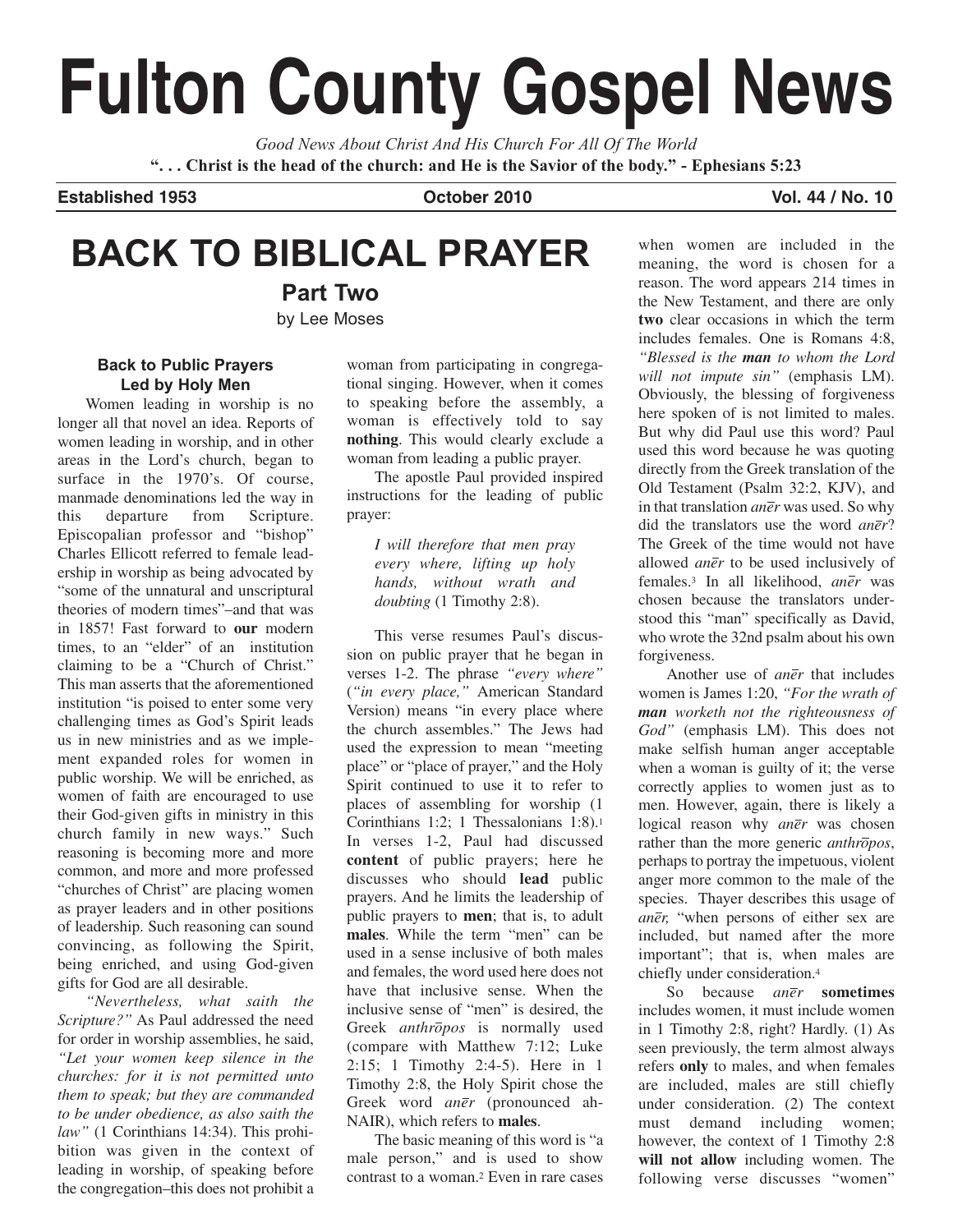#### **FULTON COUNTY GOSPEL NEWS** USPS Publication #211780

. . . is a Periodical publication issued monthly by the Church of Christ at Third and Bethel (P.O. Box 251), Mammoth Spring, AR 72554-0251. **POSTMASTER: Please mail all changes of address to the above address.**

**FCGN** is mailed free of charge to any who care to receive it. We will be happy to add any names to the regular mailing list. If you send in a name we must have a complete address, including number and street name, or R.R. or HCR number, plus box number, or a P.O. Box number and the **NINE DIGIT ZIP CODE**. This paper is supported by voluntary contributions for which we are grateful. Financial information will be furnished upon request. **Mail all address corrections or manuscripts to:**

#### **FULTON COUNTY GOSPEL NEWS** P.O. Box 251

Mammoth Spring, AR 72554

| Lee Moses $\dots \dots \dots \dots \dots$ . EDITOR          |
|-------------------------------------------------------------|
|                                                             |
| E-Mail $\ldots \ldots \ldots \ldots$ cocfcgn@centurytel.net |
| Website www.fultoncountygospelnews.org                      |
|                                                             |
| E-Mail $\ldots$ sales@halopages.net                         |

#### *(continued from page one)*

using the opposite term of *aner* (*gune*). When these terms are used together in the same context, they are always used in distinction from one another (1 Timothy 2:12; 3:2, 12; 5:9; Titus 1:6;  $2:5$ ).<sup>5</sup> (3) The original language includes the article ("the"), further stressing the distinction between what the men are told to do, and what the women are told to do. As the New King James Version renders the passage,

> *I desire therefore that the men pray everywhere, lifting up holy hands, without wrath and doubting; in like manner also, that the women adorn themselves in modest apparel, with propriety and moderation, not with braided hair or gold or pearls or costly clothing, but, which is proper for women professing godliness, with good works* (1 Timothy 2:8-10, emphases LM).

When Paul said, *"I will…"* (*"I desire,"* NKJV), he was not merely offering his personal view on the matter. He said, *"I will therefore";* that is, based on the apostolic authority affirmed

for him in verse 7. As he proclaimed a few verses following his prohibition against women speaking in the worship assembly (1 Corinthians 14:34), *"If any man think himself to be a prophet, or spiritual, let him acknowledge that the things that I write unto you are the commandments of the Lord"* (verse 37).

Paul does not allow for just **any** man to lead prayer. He added that prayer leaders needed to be *"lifting up holy hands, without wrath and doubting."* Some have tried to misuse this passage to encourage swaying with hands in the air while praying. However, since this direction is given to **the men**, women would be excluded from the practice. And this passage was not intended to teach prayer posture–"The emphasis is upon holiness, not the position of the hands."<sup>6</sup> Paul does not allow for just any man to lead prayer, but one whose hands can be described as holy–a faithful Christian man. As Job lamented his sorry state, he added, *"Not for any injustice in mine hands: also my prayer is pure"* (Job 16:17). Proverbs 28:9 warns, *"He that turneth away his ear from hearing the law, even his prayer shall be abomination." "For the eyes of the Lord are over the righteous, and his ears are open unto their prayers: but the face of the Lord is against them that do evil"* (1 Peter 3:12)*.* Some congregations will use unfaithful men to lead public prayers–men who regularly forsake the assembly, men publicly known for immorality–in an alleged effort to encourage them to faithfulness. But how could any congregation dare to do this, knowing that such will be an abomination to the Lord, and will turn His face against them? Some "Christian" colleges have even used members of denominations to lead prayers. A member of a denomination does not have Christ (Ephesians 1:22-23; 5:23, 25)–a willful approach to the throne of God without Christ is beyond presumptuous (John 14:6, 14; Hebrews 4:14-16). The man leading prayers does not have to be sinlessly perfect, but he must stand as a forgiven child of God, pursuing *"holiness, without which no man shall see the Lord"* (Hebrews 12:14).

There may be women just as holy as, and more capable of leading prayer than, any man in the congregation. However, if we are going to get back to Biblical prayer, we must get back to public prayers led by holy men.

1 C.K. Barrett, *The Pastoral Epistles* (Oxford: Clarendon, 1963), p. 54.

2 Bauer, Danker, Arndt, and Gingrich, *aner,* in *A Greek-English Lexicon of the New Testament and other Early Christian Literature*, 3rd ed. (Chicago: Univ. Of Chicago Press, 2000), p. 79; Timothy Friberg, Barbara Friberg, and Neva F. Miller, *aner,* in *Analytical Lexicon to the Greek New Testament*, Baker's Greek New Testament Library (Grand Rapids: Baker, 2000), BibleWorks, v.8.

3 Henry George Liddell and Robert Scott, *aner,* in *An Intermediate Greek-English Lexicon: Founded Upon the Seventh Edition of Liddell and Scott's Greek-English Lexicon* (Oxford: Clarendon, 1889), BibleWorks, v.8.

4 Joseph Thayer, *aner,* in *A Greek-English Lexicon of the New Testament* (n.p.: n.p., 1889), BibleWorks, v.8.

5 George W. Knight III, *The Pastoral Epistles* (Grand Rapids, MI: Eerdmans), p. 128.

6 Peter Misselbrook, *Notes on the Greek New Testament,* Available <http://www.misselbrook.org.uk/GNT/Week122.pdf>.

## **REST**

#### by Leland L. Reed

When did God rest? After His work was complete.

*And on the seventh day God ended his work which he had made; and he rested on the seventh day from all his work which he had made. And God blessed the seventh day, and sanctified it: because that in it he had rested from all his work which God created and made* (Genesis  $2:2-3$ ).

God speaks through Moses about rest that the Israelites could expect when they entered the promise land: *For ye are not as yet come to the rest and to the inheritance, which the LORD your God giveth you. But when ye go over Jordan, and dwell in the land which the LORD your God giveth you to inherit, and when he giveth you rest from all your enemies round about, so that ye dwell in safety* (Deuteronomy 12:9-10).

God had promised rest to the Israelites and He gave it to them: *"And the LORD gave them rest round about, according to all that he sware unto their fathers: and there stood not a man of all their enemies before them; the LORD delivered all their enemies into their hand"* (Joshua 21:44). The rest for the Israelites was a type of the true and final rest, which is eternal life in heaven.

*"Forty years long was I grieved with this generation, and said, It is a*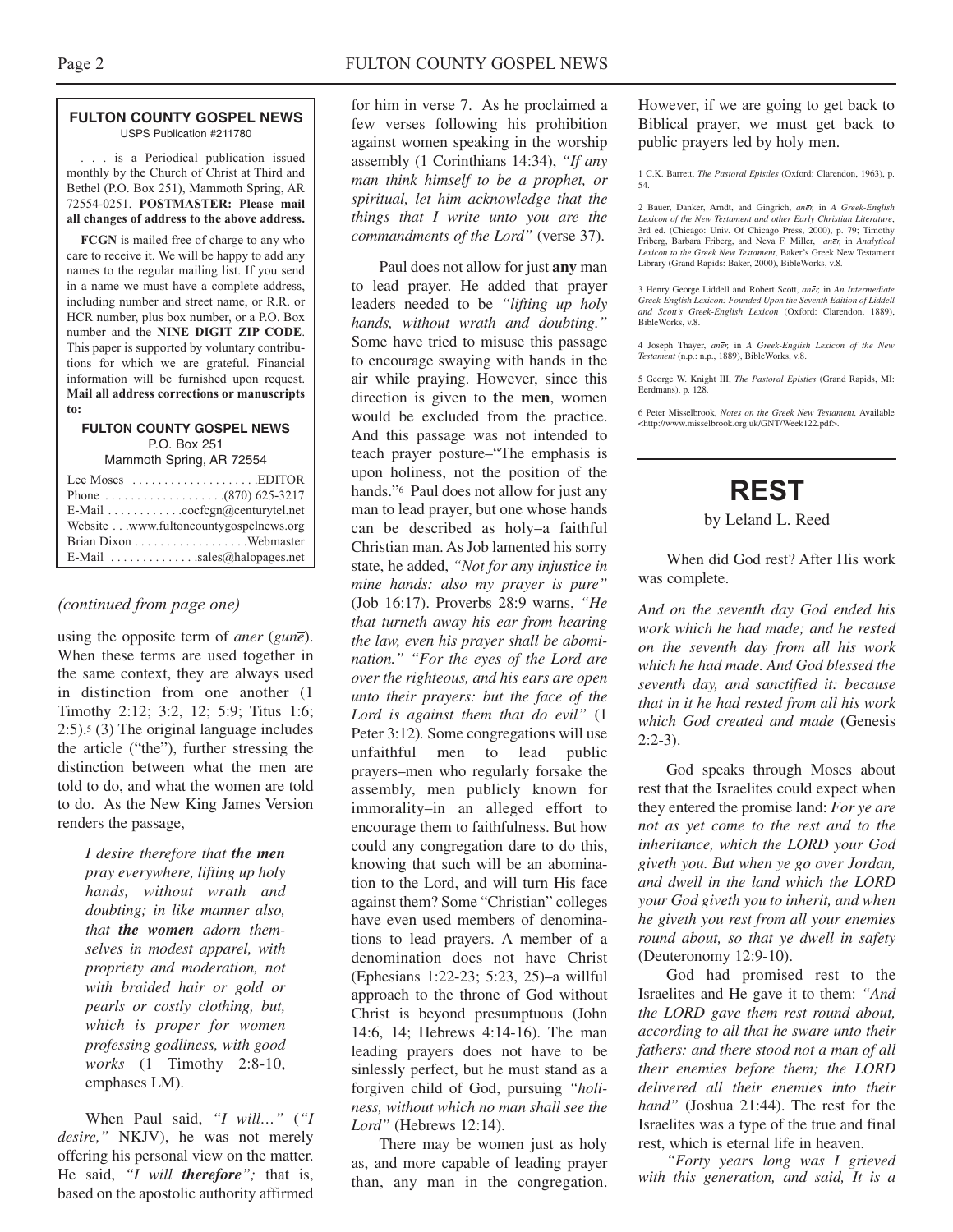*people that do err in their heart, and they have not known my ways: Unto whom I sware in my wrath that they should not enter into my rest"* (Psalm 95:10-11). The Israelites wandered in the wilderness forty years because of unbelief. *"Seeing therefore it remaineth that some must enter therein, and they to whom it was first preached entered not in because of unbelief"* (Hebrews 4:6).

We in the Christian dispensation look for a rest, we are not in that rest as Paul expresses, *"For we are saved by hope: but hope that is seen is not hope: for what a man seeth, why doth he yet hope for? But if we hope for that we see not, then do we with patience wait for it"* (Romans 8:24-25).

We serve God in His kingdom the church in hope of reaching that eternal rest. *"Or saith he it altogether for our sakes? For our sakes, no doubt, this is written: that he that ploweth should plow in hope; and that he that thresheth in hope should be partaker of his hope"* (1 Corinthians 9:10).

The writer of Hebrews address the rest that the Israelites were promised and why some were not permitted to enter. *"Wherefore I was grieved with that generation, and said, They do always err in their heart; and they have not known my ways. So I sware in my wrath, They shall not enter into my rest"* (Hebrews 3:10-11). The rest referred to here is in the promise land, the land of Canaan.

*But with whom was he grieved forty years? was it not with them that had sinned, whose carcases fell in the wilderness? And to whom sware he that they should not enter into his rest, but to them that believed not? So we see that they could not enter in because of unbelief* (Hebrews 3:17-19).

These Israelites that fell in the wilderness were in the physical family of Israel, just as we are the spiritual family of Israel, the church that Christ built: *"And as many as walk according to this rule, peace be on them, and mercy, and upon the Israel of God"* (Galatians 6:16). Physical Israel was born physically into the family of physical Israel and we being born spiritually into spiritual Israel through baptism: *"Being born*

*again, not of corruptible seed, but of incorruptible, by the word of God, which liveth and abideth for ever"* (1 Peter 1:23). As the scripture tells us we are created unto good works: *"For we are his workmanship, created in Christ Jesus unto good works, which God hath before ordained that we should walk in them"* (Ephesians 2:10).

That being the case are we in a place of rest or have we work to do for our Lord? *" Let us therefore fear, lest, a promise being left us of entering into his rest, any of you should seem to come short of it"* (Heb. 4:1). This indicates that we have a promise and that being something we have not attained, and also that we could come short. *"For if Jesus had given them rest, then would he not afterward have spoken of another day"* (verse 8).

Why speak of "another day" if we are in that rest? The writer of Hebrews answers that question: *"There remaineth therefore a rest to the people of God"* (verse 9). Who are the people of God spoken of here? This book was written to Hebrew Christians; therefore, Christians are the people of God.

*"For he that is entered into his rest, he also hath ceased from his own works, as God did from his"* (verse 10). God rested from His work of creation:*" And on the seventh day God ended his work which he had made; and he rested on the seventh day from all his work which he had made"* (Genesis 2:2). We enter our rest when our work is done on this earth: *"Let us labour therefore to enter into that rest, lest any man fall after the same example of unbelief"* (verse 11). We know he is talking to Christians because he says to enter into that rest, future, and not to fall in unbelief as the example he has used which was physical Israel.

*"And I heard a voice from heaven saying unto me, Write, Blessed are the dead which die in the Lord from henceforth: Yea, saith the Spirit, that they may rest from their labours; and their works do follow them"* (Revelation 14:13). Who has rest? Those that are physically dead that died in the Lord. That is the only time we are to rest from our labor for the Lord.

> 33510 E. 219th St. Pleasant Hill, MO 64080

## **DOING NOTHING IS A SIN AGAINST GOD!**

by Marvin L. Weir

The setting for our lesson is found in Numbers 32:1-33. The children of Reuben and the children of Gad sought their inheritance on the **safe** side of the river Jordan (verses 1-5). They had great herds of cattle and saw that the land they requested would suit their needs well. The tribes of Reuben and Gad remembered their cattle while quickly forgetting about the needs of their brethren. Moses cuts to the heart of the matter in replying to their request: *"Shall your brethren go to the war, and shall ye sit here?"* (verse 6). From this penetrating question of Moses, let us learn that:

**All Of The Lord's People Should Have A Common Cause!** There were twelve different tribes of Israel, but they were **all** brethren (verse 6). If one tribe faltered in their obligations and responsibilities all other tribes would be affected. God does not desire weak links with His people! One tribe not functioning as it should might very well jeopardize the rest of the tribes.

We owe our brethren today the help and support they need to defeat the Devil and his helpers. All faithful brethren will be interested and involved in whatever concerns the kingdom of God. How can one seek first the kingdom of God and His righteousness and do otherwise? (Matthew 6:33). As Paul stresses, *"And the eye cannot say to the hand, I have no need of thee: or again the head to the feet, I have no need of you"* (1 Corinthians 12:21). God does not intend for there to be any *"schism in the body; but that the members should have the same care one for another"* (verse 25). We must do what is necessary to get others and ourselves to Heaven!

**Putting Self First Endangers The Lord's Work!** The Reubenites and Gadites decided the land of Jazer and Gilead was just what **they** wanted. Never mind the other ten tribes–they could fend for themselves! A tremendous tool of Satan today is lack of involvement and unconcern among God's people. As long as my needs are met, as long as I am satisfied, as long as I am not disturbed, as long as I am willing to ignore–all is